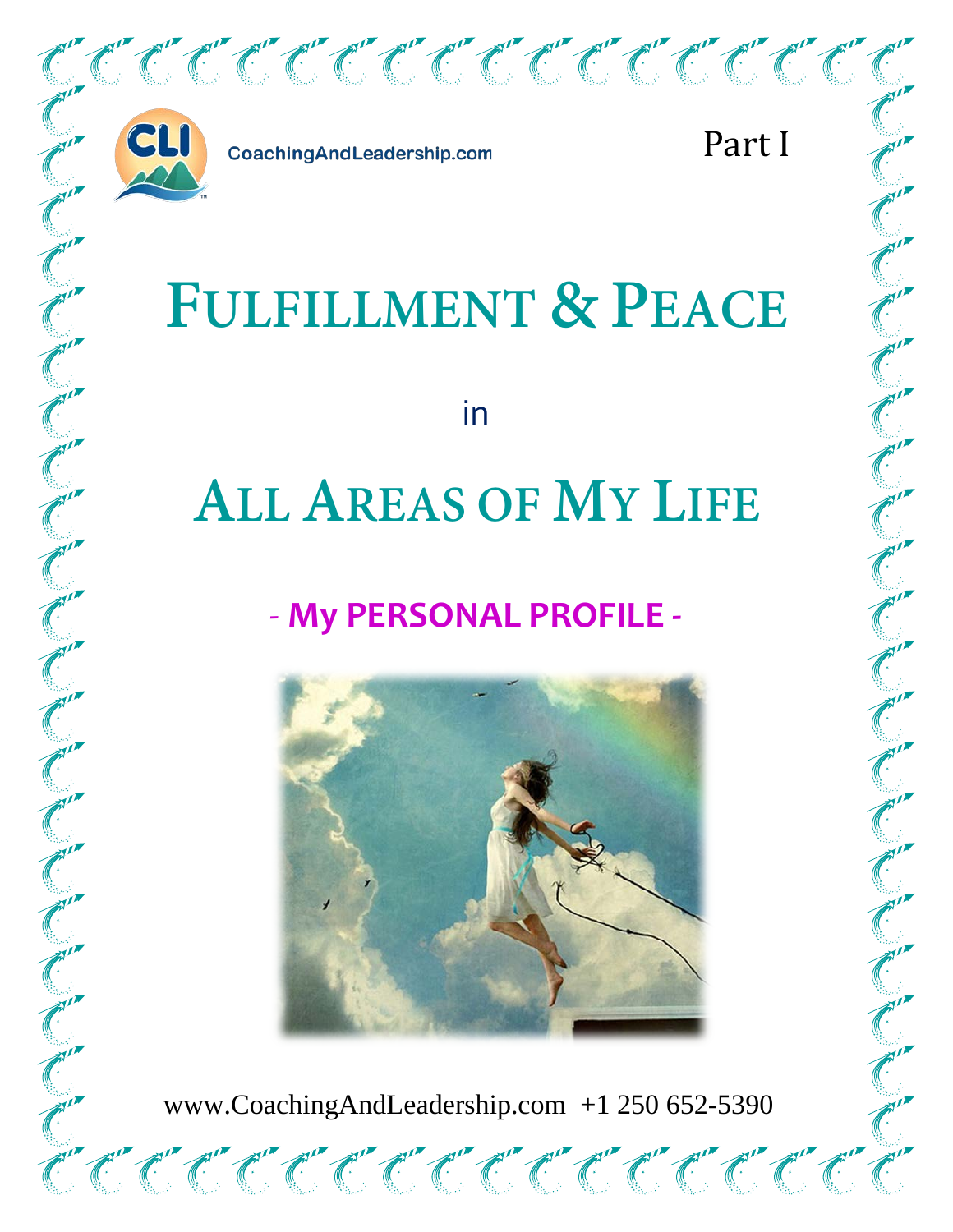**FULFILLMENT & PEACE IN ALL AREAS OF MY LIFE**



#### **Our Deepest Fear**

*Our deepest fear is not that we are inadequate. Our deepest fear is that we are powerful beyond measure. It is our light, not our darkness That most frightens us.* 

*We ask ourselves Who am I to be brilliant, gorgeous, talented, fabulous? Actually, who are you not to be? You are a child of God.* 

*Your playing small Does not serve the world. There's nothing enlightened about shrinking So that other people won't feel insecure around you.*

*We are all meant to shine, As children do. We were born to make manifest The glory of God that is within us.* 

*It's not just in some of us; It's in everyone.*

*And as we let our own light shine, We unconsciously give other people permission to do the same. As we're liberated from our own fear, Our presence automatically liberates others.*

#### **Marianne Williamson, from "Return to Love"**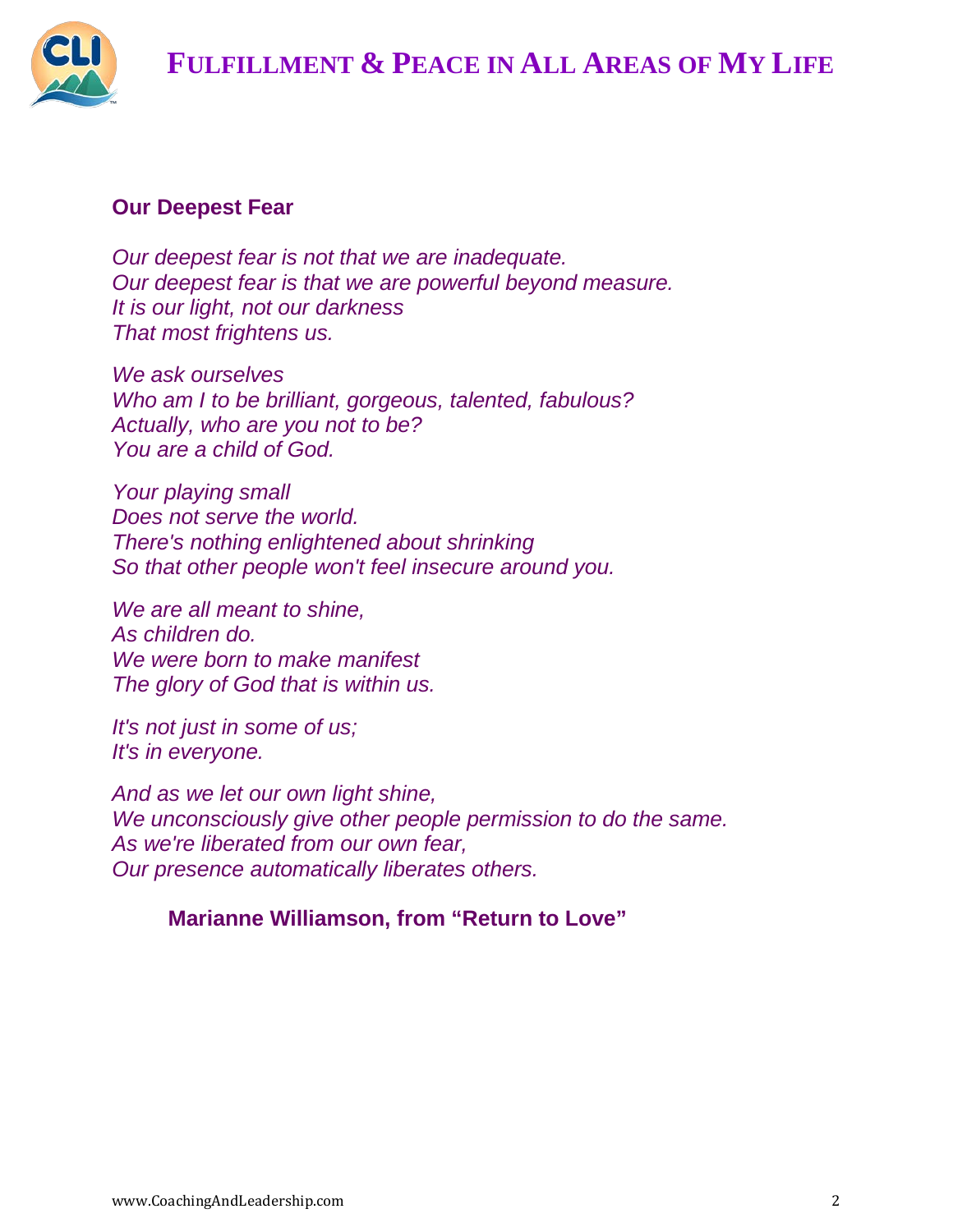

## **FULFILLMENT & PEACE IN ALL AREAS OF MY LIFE**

**Fulfillment & Peace in All Areas of My Life** assessment provides a very personalized, insightful opportunity to help identify both your greatest strengths, and, the biggest challenges you face at this moment. This exercise assists to bring focused awareness to the target areas and aspects of your life that would be most beneficial to take steps to shift, as well as nurture and amplify your strengths. If you take the time to think deeply and answer as honestly as possible it will provide a pivotal map forward for you. You hold ALL the power to write the success story of your life

#### **Two Fillable Forms for the Assessment:**

- 1. There are two forms: This one is Part I where you have an opportunity to study many areas of your life. Part II is a Summary of your Assessment here in Part I. Part II is a separate pdf form (one page) in which you can clearly outline your main Challenges and Goals as a woman. And you will also acknowledge the parts of your life which bring you great joy!
- 2. It is best that you fill in both forms on-line because we are inviting you to ONLY email us Part II so that during the *UPLIFT* **BaseCamp** we can powerfully address common challenges/goals of the women in the group.

#### **About Part I:**

- 1. Each of the sections has 10 questions. Rate each question on a scale of 1-10, with 10 being high.
- 2. Some of these questions will, no doubt, bring up all kinds of thoughts and feelings. Be kind to yourself and as direct as possible in your answers. These answers are for you and can be kept private should you wish.
- 3. Enjoy this reflective pause, and celebrate how far you have already come in the journey!

 $My Name is:$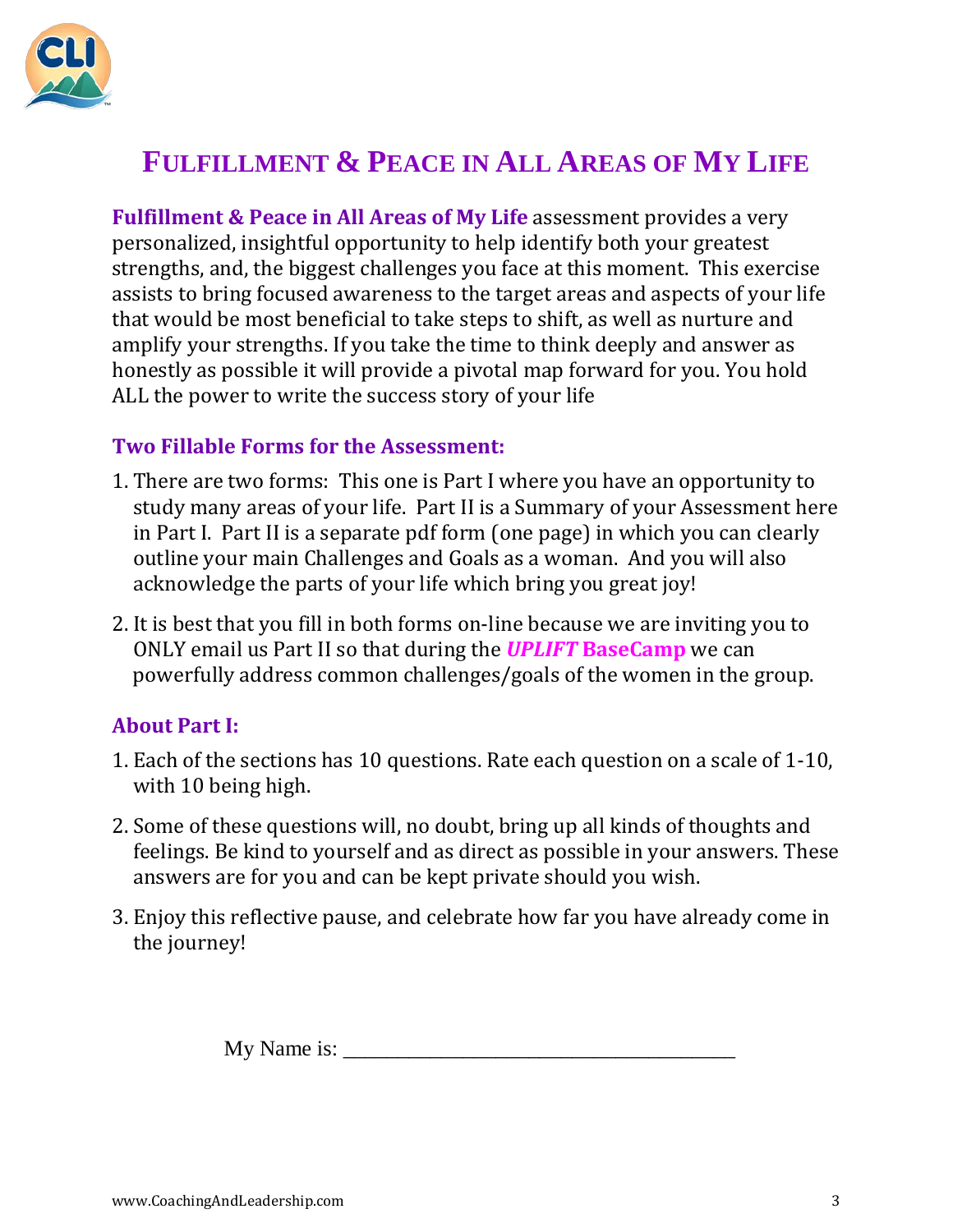

## **Intellectual Area of My Life**

Rate each question on a scale of 1-10, with 10 being high

|                                                                                              | <b>Your Rating</b><br>out of 10 |
|----------------------------------------------------------------------------------------------|---------------------------------|
| 1. I consider myself to be a good analytical thinker.                                        |                                 |
| 2. I have a good ability to sequence all the needed steps of a project.                      |                                 |
| 3. I am confident of my ability to make good decisions.                                      |                                 |
| 4. I trust my ability to "think" and find solutions, using facts & intuition.                |                                 |
| 5. I love to expand my areas of knowledge through books, seminars &<br>online learning, etc. |                                 |
| 6. I honour and appreciate my current intellectual ability.                                  |                                 |
| 7. I honour, appreciate and learn from the intellectual ability of others.                   |                                 |
| 8. I have both a high IQ and EQ (emotional intelligence).                                    |                                 |
| 9. I know how to raise my IQ & EQ for greater self-leadership and success.                   |                                 |
| 10. There are people I can trust & confide in for advice and guidance.                       |                                 |
|                                                                                              |                                 |

#### **TOTAL Score for this Area (out of 100) \_\_\_\_\_\_\_**

*NOW, review the above and celebrate the parts of the Intellectual area of your life with which you are perfectly happy!*

NEXT, make notes below on the specific aspects of **your Intellectual Life** which you may wish to **improve** through the **L.E.A.D. for Women** Training.

|    | <u> 1980 - Andrea Andrea Andrea Andrea Andrea Andrea Andrea Andrea Andrea Andrea Andrea Andrea Andrea Andrea And</u> |
|----|----------------------------------------------------------------------------------------------------------------------|
| 2. |                                                                                                                      |
| 3. |                                                                                                                      |
|    |                                                                                                                      |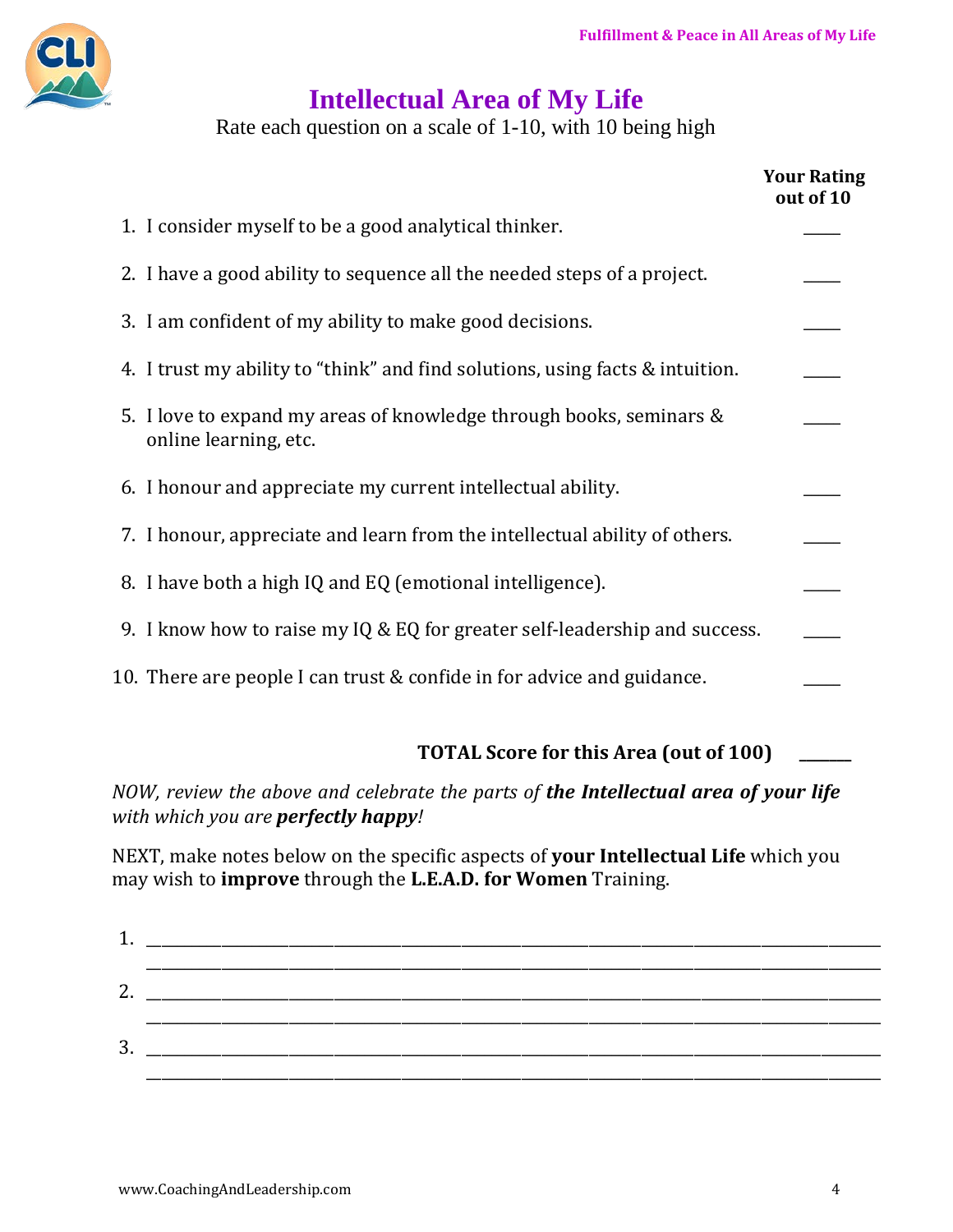

## **Health and Wellness Area of My Life**

Rate each question on a scale of 1-10, with 10 being high

|                                                                                                   | <b>Your Rating</b><br>out of 10 |
|---------------------------------------------------------------------------------------------------|---------------------------------|
| 1. I eat a healthy, organic mostly plant based diet.                                              |                                 |
| 2. I drink enough water per day to stay optimally hydrated.                                       |                                 |
| 3. I have a regular exercise / physical activity plan to keep fit.                                |                                 |
| 4. I also benefit from a practice that helps me be "present" in my body.<br>(Yoga, Tai Chi, etc.) |                                 |
| 5. I am happy with my current weight and feel healthy.                                            |                                 |
| 6. I have no addiction to alcohol, caffeine, or drugs of any kind.                                |                                 |
| 7. All my body systems are healthy and working well.<br>(Cardiovascular, Digestive, etc.)         |                                 |
| 8. I sleep well at nights and awaken rested and energized.                                        |                                 |
| 9. I make time for reflection, meditation and/or sitting quietly daily.                           |                                 |
| 10. I have healthy outlets for dealing with my negative emotions.                                 |                                 |

#### **TOTAL Score for this Area (out of 100) \_\_\_\_\_\_\_**

*NOW, review the above and celebrate the parts of the Health and Wellness area of your life with which you are perfectly happy!*

NEXT, make notes below on the specific aspects of **your Health and Wellness Life**  which you may wish to **improve** through the **L.E.A.D. for Women** Training.

| ົາ      |                                                                                                                                                                                                                                                                                                                                       |  |  |
|---------|---------------------------------------------------------------------------------------------------------------------------------------------------------------------------------------------------------------------------------------------------------------------------------------------------------------------------------------|--|--|
|         | $\mathcal{L}_{1}$ and $\mathcal{L}_{2}$ and $\mathcal{L}_{3}$ and $\mathcal{L}_{4}$ and $\mathcal{L}_{5}$ and $\mathcal{L}_{6}$ and $\mathcal{L}_{7}$ and $\mathcal{L}_{8}$ and $\mathcal{L}_{9}$ and $\mathcal{L}_{10}$ and $\mathcal{L}_{11}$ and $\mathcal{L}_{12}$ and $\mathcal{L}_{13}$ and $\mathcal{L}_{14}$ and $\mathcal{L$ |  |  |
| 2<br>J. |                                                                                                                                                                                                                                                                                                                                       |  |  |
|         |                                                                                                                                                                                                                                                                                                                                       |  |  |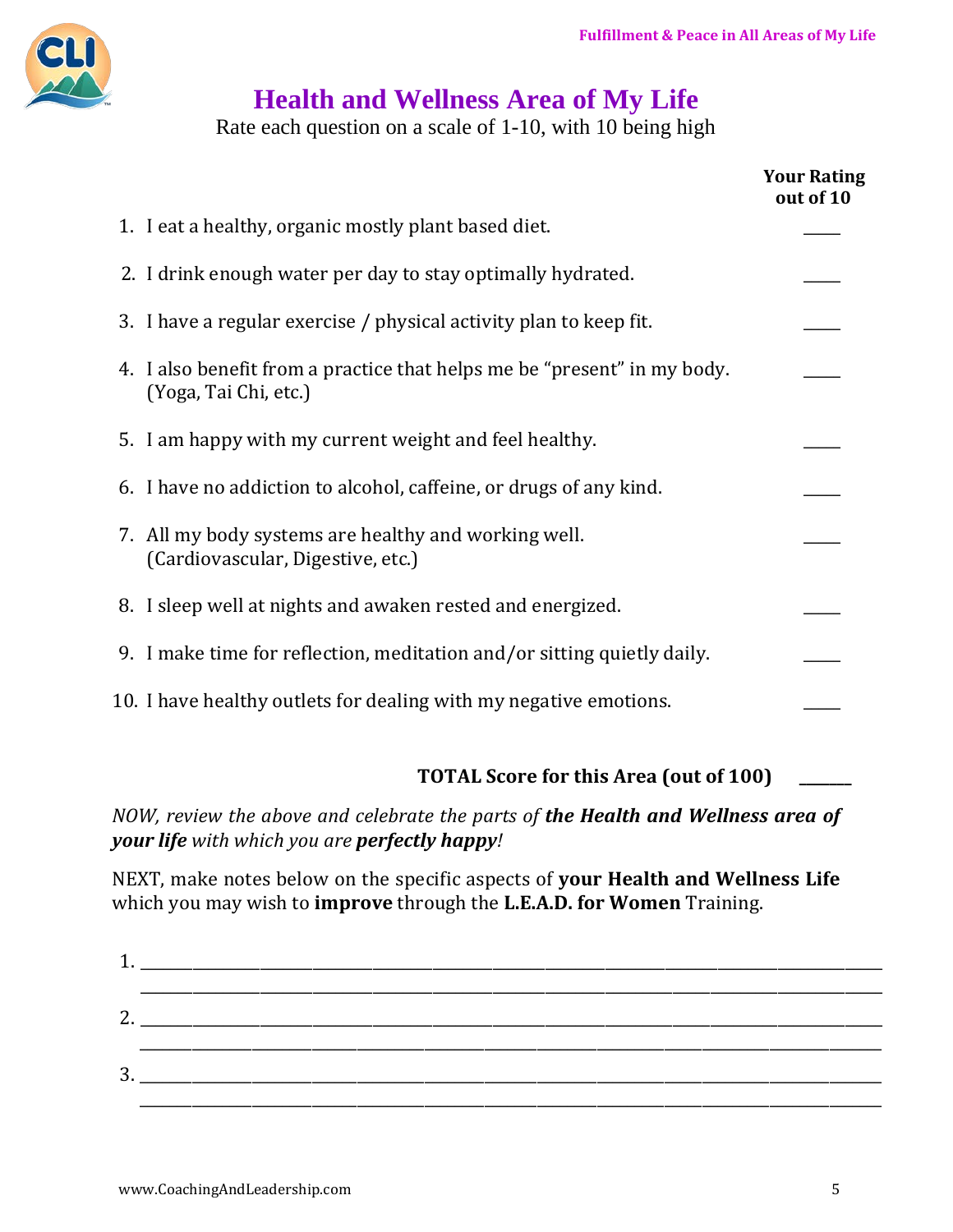

## **Family Area of My Life**

Rate each question on a scale of 1-10, with 10 being high

|                                                                                                               | <b>Your Rating</b><br>out of 10 |
|---------------------------------------------------------------------------------------------------------------|---------------------------------|
| 1. I am happy with my relationship with my life partner & children.                                           |                                 |
| 2. I am happy with my relationship with all members of my family (or<br>memory of).                           |                                 |
| 3. I am good at receiving love from others.                                                                   |                                 |
| 4. I care deeply and express my love easily.                                                                  |                                 |
| 5. I am perceptive of the needs of my partner/children/family.                                                |                                 |
| 6. I am able to express, to my family members, my true feelings.                                              |                                 |
| 7. When I listen to others, I put aside "my stuff" and truly listen to their<br>feelings.                     |                                 |
| 8. Those closest to me would say that they can easily communicate their<br>true feelings to me.               |                                 |
| 9. I feel I am appreciated by my partner/children/family.                                                     |                                 |
| 10. When I communicate my negative feelings to people, I communicate<br>in a gentle, kind, and loving manner. |                                 |
|                                                                                                               |                                 |

#### **TOTAL Score for this Area (out of 100) \_\_\_\_\_\_\_**

*NOW, review the above and celebrate the parts of the Family area of your life with which you are perfectly happy!*

NEXT, make notes below on the specific aspects of **your Family Life** which you may wish to **improve** through the **L.E.A.D. for Women** Training.

|     | 2.<br><u> 1980 - Jan Barbara, manazarta da kasas da shekara 1980 - Ang Barbara na Barbara na Santa Barbara na Santa Bar</u> |  |
|-----|-----------------------------------------------------------------------------------------------------------------------------|--|
| ာ   |                                                                                                                             |  |
| ັບ. |                                                                                                                             |  |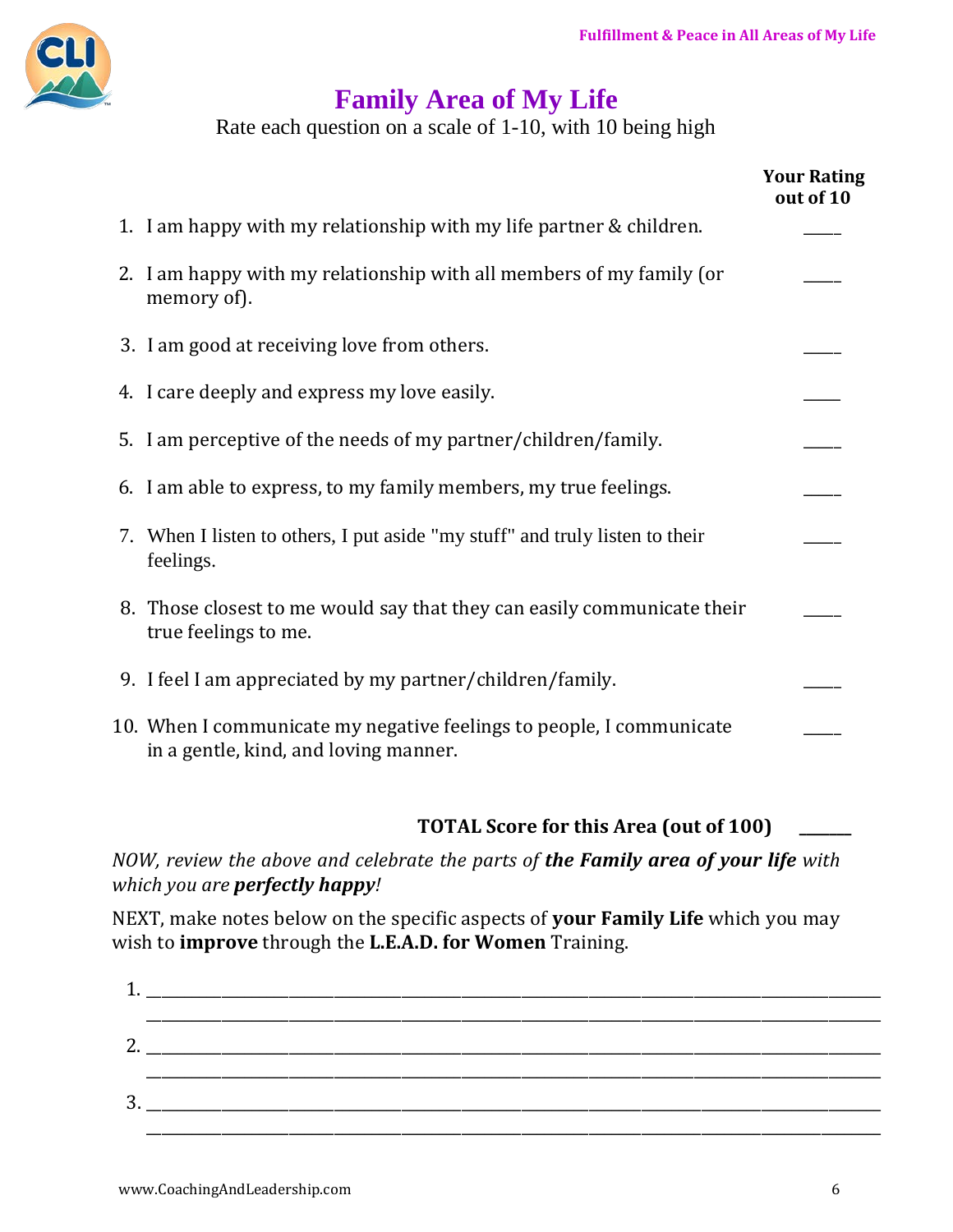

## **Emotional Area of My Life**

Rate each question on a scale of 1-10, with 10 being high

|                                                                                         | <b>Your Rating</b><br>out of 10 |
|-----------------------------------------------------------------------------------------|---------------------------------|
| 1. I stay calm and clear in challenging and emotional situations.                       |                                 |
| 2. I can forgive myself and others.                                                     |                                 |
| 3. I have skills and tools to help me deal with anger and frustration.                  |                                 |
| 4. I share my feelings with others in a constructive and kind way.                      |                                 |
| 5. I take full responsibility for my actions and my life.                               |                                 |
| 6. I stay free from casting judgment and blame on others.                               |                                 |
| 7. I live and work in a healthy emotional environment.                                  |                                 |
| 8. I feel supported and reach out for help when needed.                                 |                                 |
| 9. I remain strong and supportive for others during emotional situations<br>and crises. |                                 |
| 10. I rise above difficult situations to gain greater clarity before taking<br>action.  |                                 |

#### **TOTAL Score for this Area (out of 100) \_\_\_\_\_\_\_**

*NOW, review the above and celebrate the parts of the Emotional area of your life with which you are perfectly happy!*

NEXT, make notes below on the specific aspects of **your Emotional Life** which you may wish to **improve** through the **L.E.A.D. for Women** Training.

| $\begin{array}{c}\n3. \quad \textcolor{blue}{\textbf{2.2}}\n\end{array}$ |  |  |
|--------------------------------------------------------------------------|--|--|
|                                                                          |  |  |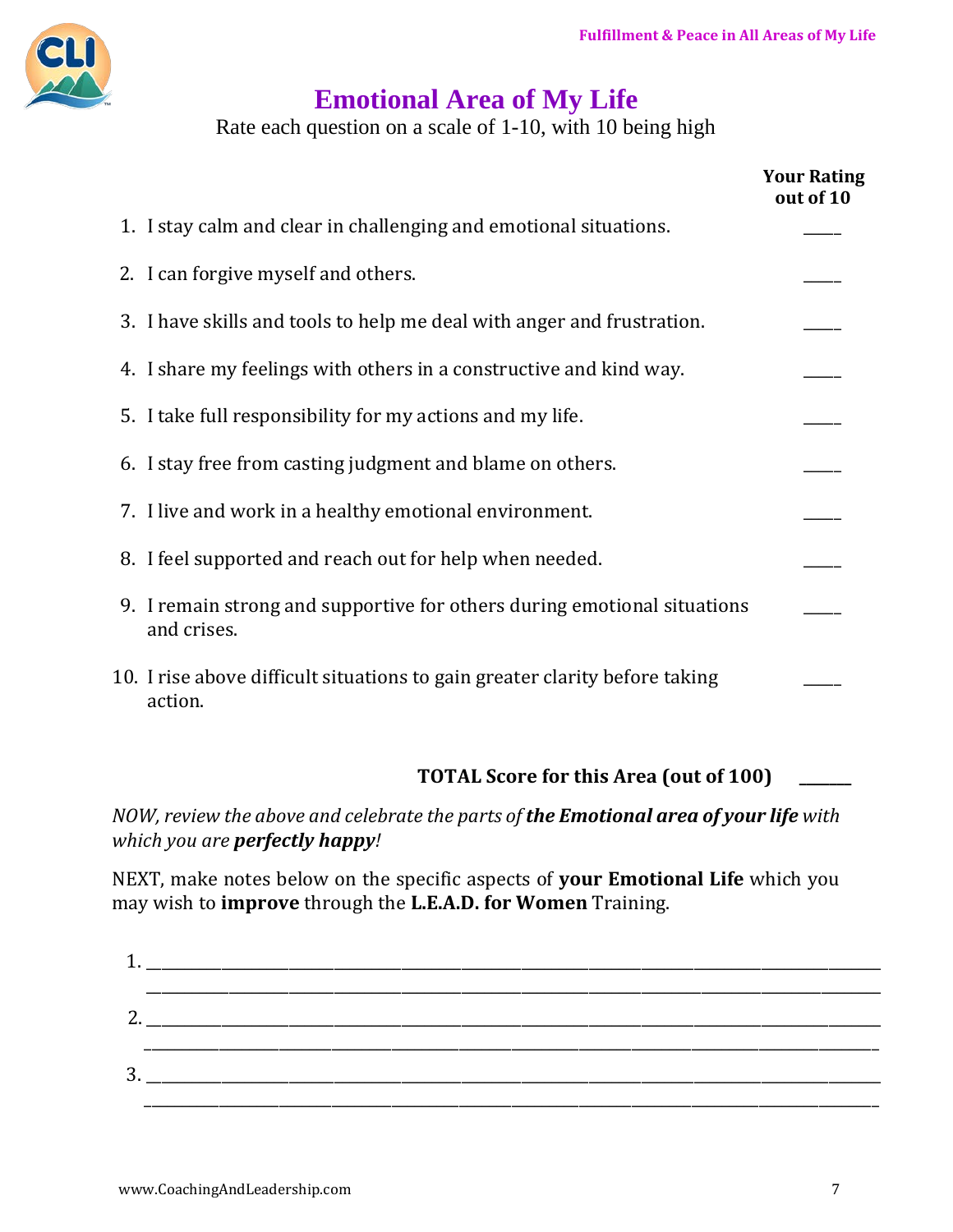

## **Physical Area of My Life**

Rate each question on a scale of 1-10, with 10 being high

|                                                                                       | <b>Your Rating</b><br>out of 10 |
|---------------------------------------------------------------------------------------|---------------------------------|
| 1. I am happy & content where I live.                                                 |                                 |
| 2. I feel safe where I live & work.                                                   |                                 |
| 3. My home is orderly and clean.                                                      |                                 |
| 4. My home is welcoming to others.                                                    |                                 |
| 5. I take time to be out in nature.                                                   |                                 |
| 6. I appreciate the beauty that surrounds me, ie flowers, trees, stars & moon<br>etc. |                                 |
| 7. My home and workplace have plants and natural light to uplift me.                  |                                 |
| 8. I have access to fresh clean air and water.                                        |                                 |
| 9. My home and workplace are free of toxic chemicals and materials.                   |                                 |
| 10. I make the time to relax, unwind and enjoy life.                                  |                                 |
|                                                                                       |                                 |

#### **TOTAL Score for this Area (out of 100) \_\_\_\_\_\_\_**

*NOW, review the above and celebrate the parts of the Physical area of your life with which you are perfectly happy!*

NEXT, make notes below on the specific aspects of **your Physical Life** which you may wish to **improve** through the **L.E.A.D. for Women** Training.

|              | 2. $\overline{\phantom{a}}$                     |  |  |
|--------------|-------------------------------------------------|--|--|
| $\mathbf{P}$ | the contract of the contract of the contract of |  |  |
| . ບ.         |                                                 |  |  |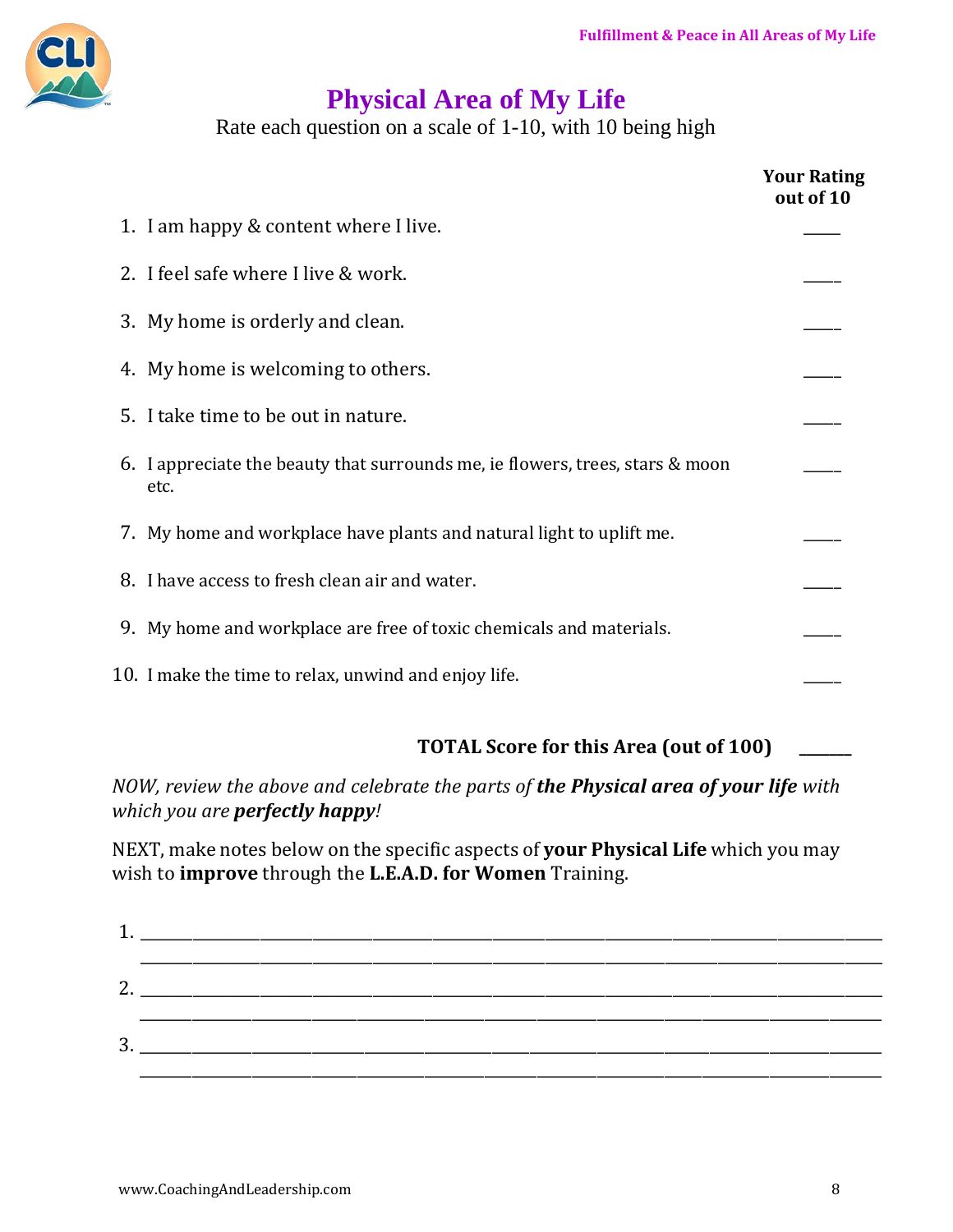

## **Spiritual\* Area of My Life**

Rate each question on a scale of 1-10, with 10 being high **\***Please insert specific wording, terminology or expression that most fully resonates with your personal beliefs and perspectives.

|                                                                                                                                                    | <b>Your Rating</b><br>out of 10 |
|----------------------------------------------------------------------------------------------------------------------------------------------------|---------------------------------|
| 1. I am peaceful inside and live with a deep-seated joy.                                                                                           |                                 |
| 2. I feel connected to my "Spirit" (can also mean Godself, Higher Power]                                                                           |                                 |
| 3. I love myself.                                                                                                                                  |                                 |
| 4. I care deeply and express my love for others.                                                                                                   |                                 |
| 5. I devote time daily to connect to my Higher Power through prayer and/or<br>meditation or some practice of going into silence that works for me. |                                 |
| 6. I am living my true spiritual purpose in life.                                                                                                  |                                 |
| 7. I live in alignment with my beliefs.                                                                                                            |                                 |
| 8. I have faith in myself as a being, complete and whole, with all the<br>answers inside of me.                                                    |                                 |
| 9. I believe that I have the power within me to create the life I desire.                                                                          |                                 |
| 10. I live an ahimsa lifestyle – kind, peaceful and free from violence to all.                                                                     |                                 |

#### **TOTAL Score for this Area (out of 100) \_\_\_\_\_\_\_**

#### *NOW, review the above and celebrate the parts of the Spiritual area of your life with which you are perfectly happy!*

NEXT, make notes below on the specific aspects of **your Spiritual Life** which you may wish to **improve** through the **L.E.A.D. for Women** Training.

|    | 2.                                                             |  |
|----|----------------------------------------------------------------|--|
| 3. | <u> 1980 - Jan Barbara, martin da kasar Amerika Indonesia.</u> |  |
|    |                                                                |  |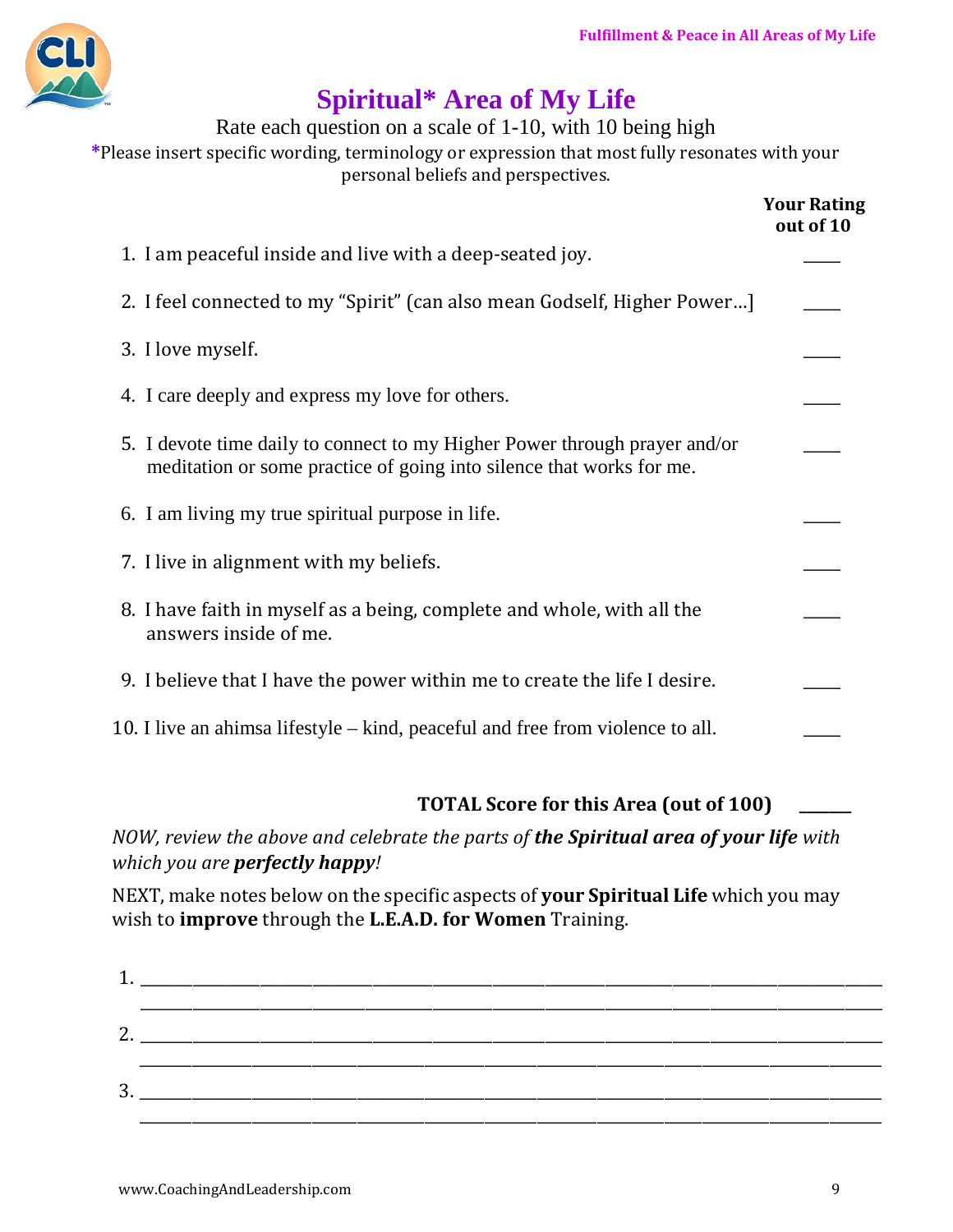

## **Social Area of My Life**

Rate each question on a scale of 1-10, with 10 being high

|                                                                                                                       | <b>Your Rating</b><br>out of 10 |
|-----------------------------------------------------------------------------------------------------------------------|---------------------------------|
| 1. I feel free to be me and express who I am authentically.                                                           |                                 |
| 2. I am usually poised and self-confident in any social setting.                                                      |                                 |
| 3. I make an effort to reach out and connect to others and groups.                                                    |                                 |
| 4. I am open and receptive when others reach out to me.                                                               |                                 |
| 5. I am content with the depth and breadth of my friendships.                                                         |                                 |
| 6. In most social settings, I am open to receiving constructive criticism/ideas<br>from people.                       |                                 |
| 7. In most social settings, I offer my ideas in caring, compassionate ways.                                           |                                 |
| 8. I volunteer my time in community on a regular basis.                                                               |                                 |
| 9. Where I see injustice in the world, I am proud of my role in correcting<br>it.                                     |                                 |
| 10. I respect & honour (vs judge) the people in my social circles and<br>community for their contribution to society. |                                 |

#### **TOTAL Score for this Area (out of 100) \_\_\_\_\_\_\_**

*NOW, review the above and celebrate the parts of the Social area of your life with which you are perfectly happy!*

NEXT, make notes below on the specific aspects of **your Social Life** which you may wish to **improve** through the **L.E.A.D. for Women** Training.

|        | <u> 1980 - Jan Barnett, fransk politik (f. 1980)</u> |  |
|--------|------------------------------------------------------|--|
| 2.     |                                                      |  |
| ာ<br>◡ |                                                      |  |
|        |                                                      |  |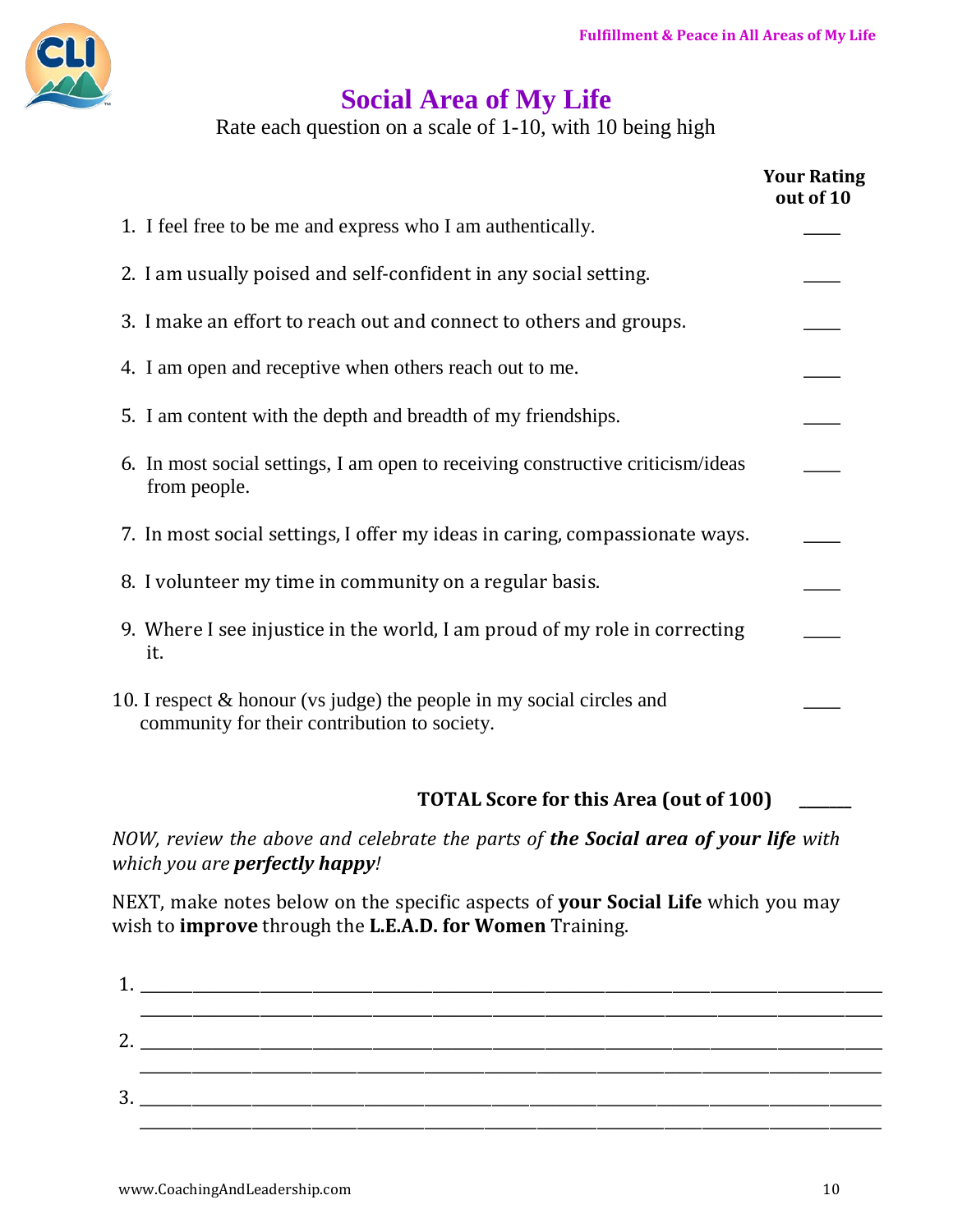

## **Career Area of My Life**

Rate each question on a scale of 1-10, with 10 being high

|                                                                                  | <b>Your Rating</b><br>out of 10 |
|----------------------------------------------------------------------------------|---------------------------------|
| 1. I love my work and feel that I am living my Highest Purpose.                  |                                 |
| 2. I am happy with my accomplishments and success in my career.                  |                                 |
| 3. I believe that I am using my skills, wisdom and gifts in my work.             |                                 |
| 4. My work and environment are in alignment with my core values.                 |                                 |
| 5. I work well with others in a spirit of collaboration.                         |                                 |
| 6. I am appreciated and well compensated for my work/contribution.               |                                 |
| 7. I give credit and express gratitude to others.                                |                                 |
| 8. I feel supported to excel and succeed (rather than sabotaged).                |                                 |
| 9. I support others to excel and succeed (rather than compete).                  |                                 |
| 10. I stand as an unwavering source of truth, respect and positive contribution. |                                 |

#### **TOTAL Score for this Area (out of 100) \_\_\_\_\_\_\_**

*NOW, review the above and celebrate the parts of the Career area of your life with which you are perfectly happy!*

NEXT, make notes below on the specific aspects of **your Career Life** which you may wish to **improve** through the **L.E.A.D. for Women** Training.

|   | 2. $\qquad \qquad$ |  |
|---|--------------------|--|
| 2 |                    |  |
|   |                    |  |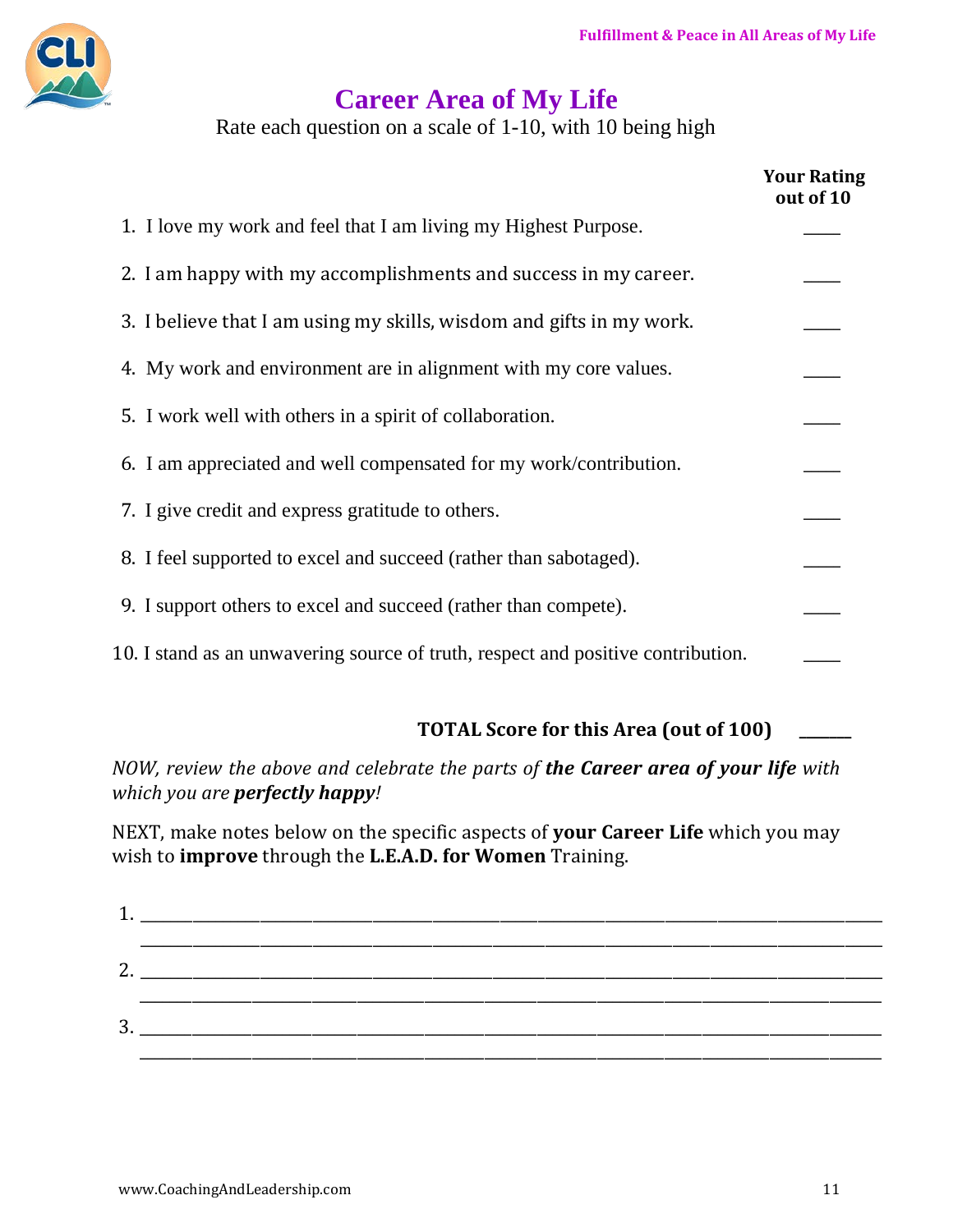

## **Financial Area of My Life**

Rate each question on a scale of 1-10, with 10 being high

|                                                                          | <b>Your Rating</b><br>out of 10 |
|--------------------------------------------------------------------------|---------------------------------|
| 1. I have a healthy/balanced relationship with money and material goods. |                                 |
| 2. I am happy with the amount of money coming into my life.              |                                 |
| 3. I am well compensated for the work that I do.                         |                                 |
| 4. I am peaceful about the amount of money I am saving for future needs. |                                 |
| 5. I manage my money well and wisely.                                    |                                 |
| 6. I am grateful for the material comforts I have in my life.            |                                 |
| 7. I believe that I deserve financial abundance.                         |                                 |
| 8. I use my money to enjoy life.                                         |                                 |
| 9. I am generous in sharing my wealth to help others less fortunate.     |                                 |
| 10. I believe I have the power to create a financially abundant life.    |                                 |
|                                                                          |                                 |

#### **TOTAL Score for this Area (out of 100) \_\_\_\_\_\_\_**

*NOW, review the above and celebrate the parts of the Financial area of your life with which you are perfectly happy!*

NEXT, make notes below on the specific aspects of **your Financial Life** which you may wish to **improve** through the **L.E.A.D. for Women** Training.

|   | 2. $\qquad \qquad$ |  |
|---|--------------------|--|
| 2 |                    |  |
|   |                    |  |